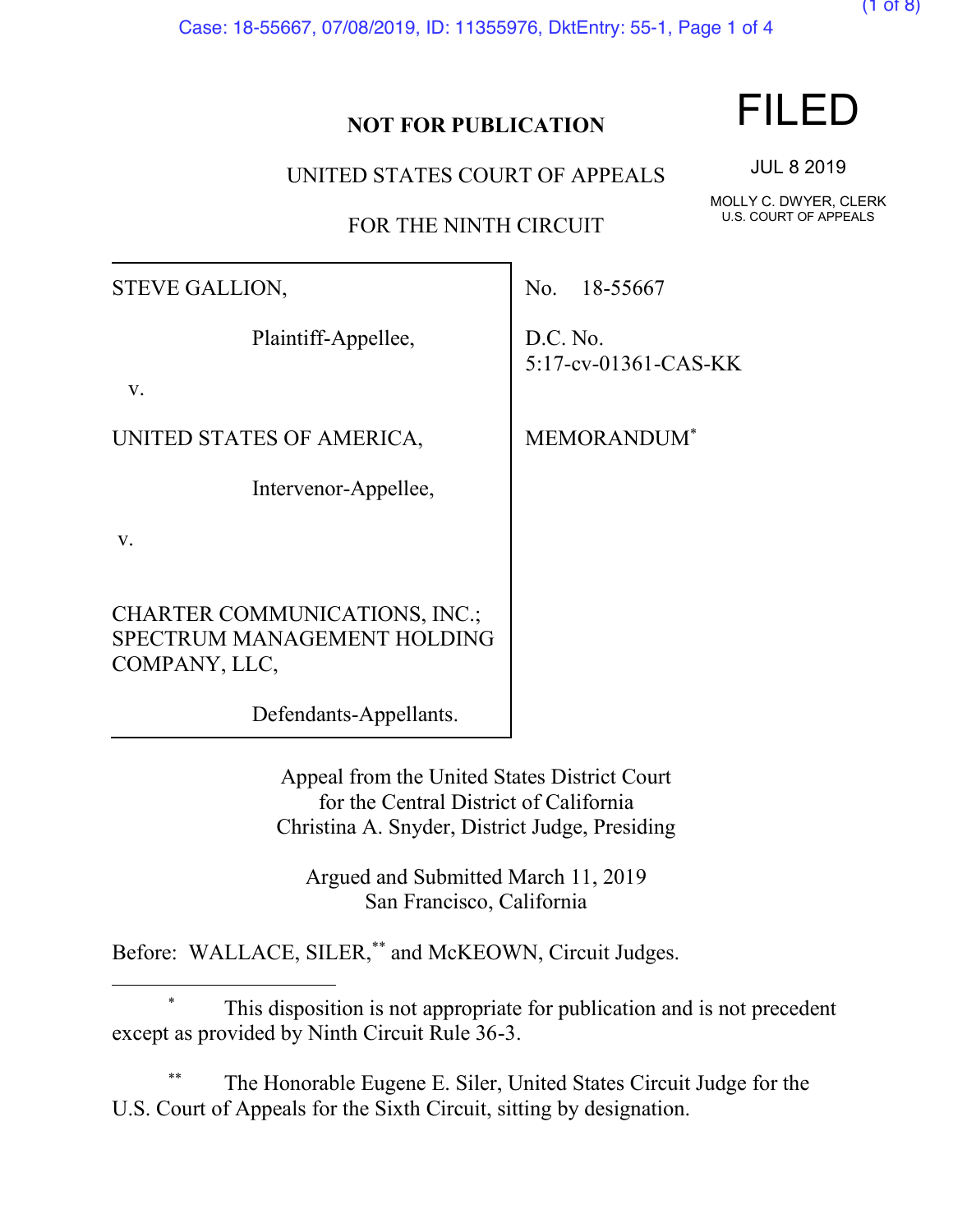Charter Communications, Inc., and Spectrum Management Holding Company, LLC, (hereinafter "Charter") appeal the district court's denial of their Federal Rule of Civil Procedure 12(c) motion for judgment on the pleadings, which raises a First Amendment challenge to the Telephone Consumer Protection Act ("TCPA") in Steve Gallion's putative class action alleging TCPA violations.The district court held that the TCPA is constitutional, denied Charter's Rule 12(c) motion, and granted Charter's motion for interlocutory review. The parties are familiar with the facts, and we do not recite them here. We have jurisdiction under 28 U.S.C. § 1292(b), and we affirm.

On interlocutory appeal, we review de novo the district court's denial of a motion for judgment on the pleadings. *Metrophones Telecomms., Inc. v. Global Crossings Telecomms., Inc.*, 423 F.3d 1056, 1063 (9th Cir. 2005), *aff'd*, 550 U.S. 45 (2007). We review de novo the constitutionality of the TCPA. *Moser v. FCC*, 46 F.3d 970, 973 (9th Cir. 1995). Charter has standing to challenge the TCPA's government-debt exception provision as underinclusive. *Maldonado v. Morales*, 556 F.3d 1037, 1044 (9th Cir. 2009).

Consistent with *Duguid v. Facebook, Inc.*, No. 17-15320, 2019 WL 2454853 (9th Cir. June 13, 2019), we hold that the 2015 amendment to the TCPA, which excepts calls "made solely to collect a debt owed to or guaranteed by the United States," is a content-based speech regulation that fails strict scrutiny, and thus is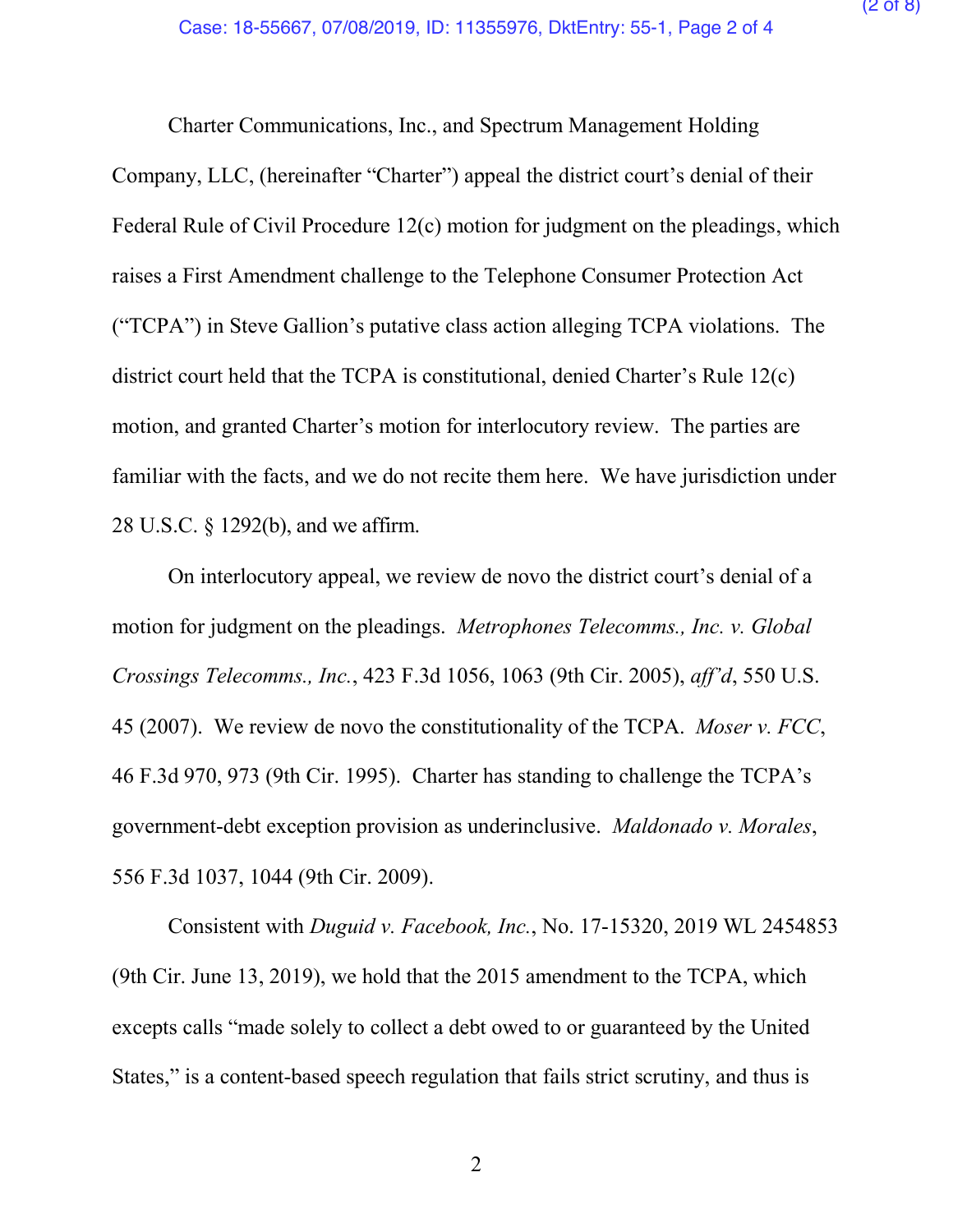incompatible with the First Amendment. However, in *Duguid*, we severed the "debt-collection exception" and left intact the remainder of the statute. In light of *Duguid*, we affirm the district court's denial of Charter's Rule 12(c) motion for judgment on the pleadings, albeit on different grounds.

Charter's arguments that other provisions of the TCPA (the delegation to the Federal Communications Commission ("FCC") and the claimed government speakers' preference) are unconstitutional also fail. These provisions were part of the pre-2015 TCPA challenged and upheld as constitutional in *Moser*, 46 F.3d at 973, 975, and *Gomez v. Campbell-Ewald Co.*, 768 F.3d 871, 876–77 (9th Cir. 2014), *aff'd on other grounds*, 136 S. Ct. 663, 672 (2016). Because we conclude in *Duguid* that the unconstitutional debt-collection exception is severable, the TCPA is restored to its pre-2015 status and is constitutional under our precedents. *Duguid*, 2019 WL 2454853 at \*8 ("Excising the debt-collection exception preserves the fundamental purpose of the TCPA and leaves us with the same content-neutral TCPA that we upheld—in a manner consistent with *Reed*—in *Moser* and *Gomez*.").

Charter also challenges several FCC orders promulgating exceptions to the TCPA. But the FCC's regulatory exceptions are not before this court. The proper venue to challenge an FCC order is *directly* in a court of appeals, not in the district court. 28 U.S.C. § 2342(1); 47 U.S.C. § 402(a); *see Moser*, 46 F.3d at 973.

3